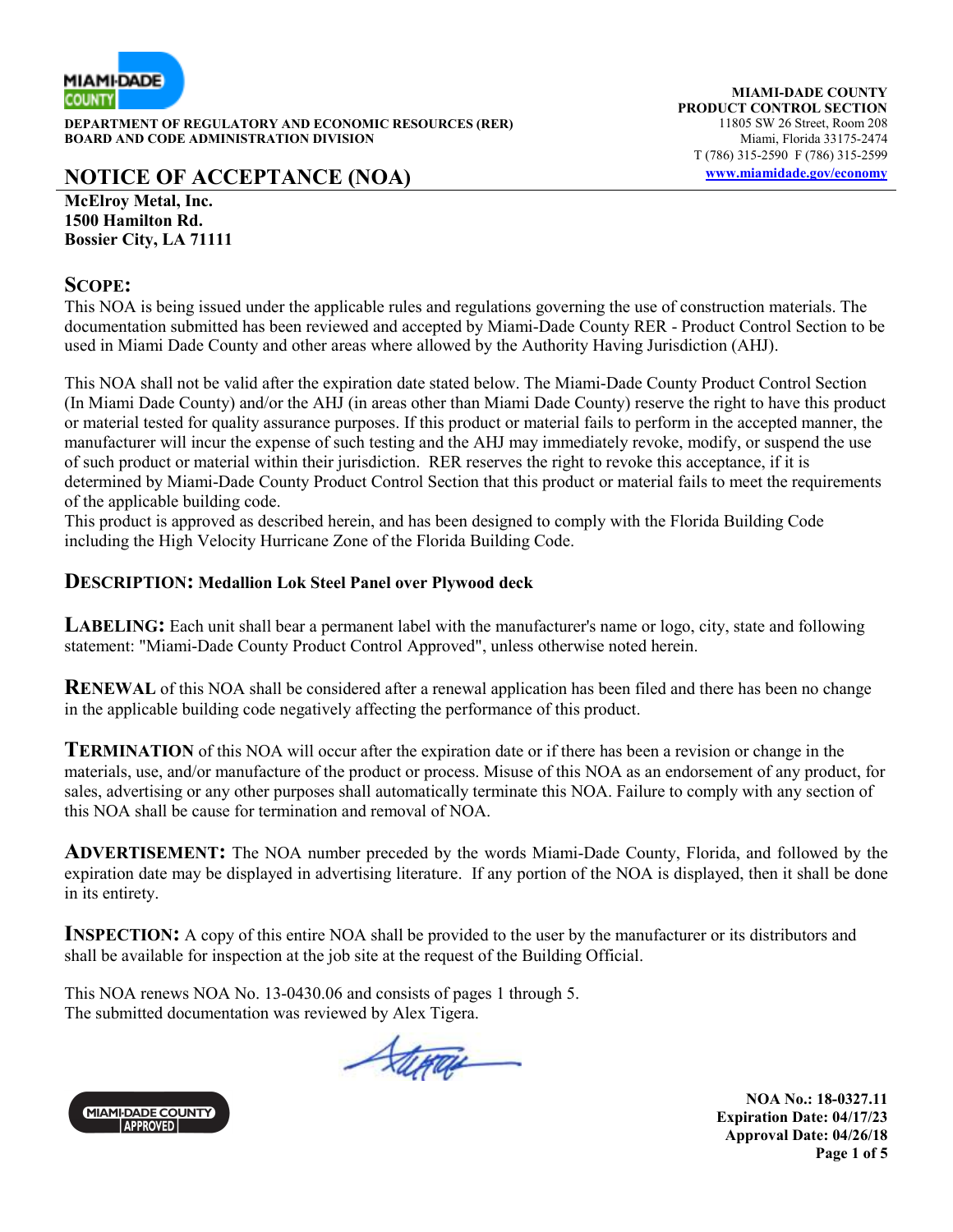### **ROOFING SYSTEM APPROVAL:**

| Category:                      | Roofing                        |
|--------------------------------|--------------------------------|
| <b>Sub-Category:</b>           | Metal, Panels (Non-Structural) |
| <b>Material:</b>               | Steel                          |
| <b>Deck Type:</b>              | Wood                           |
| <b>Maximum Design Pressure</b> | $-71.25$ psf                   |

## **TRADE NAMES OF PRODUCTS MANUFACTURED OR LABELED BY APPLICANT:**

| Product                    | <b>Dimensions</b>                                                                                            | <b>Test</b><br><b>Specifications</b> | Product<br><b>Description</b>                                                   |
|----------------------------|--------------------------------------------------------------------------------------------------------------|--------------------------------------|---------------------------------------------------------------------------------|
| <b>Medallion Lok Panel</b> | Length: various<br>Height: $1 \frac{3}{4}$<br>Width: $16$ "<br>Thickness 24 ga<br>Min. yield strength: 60ksi | <b>TAS 110</b>                       | Corrosion resistant, galvanized steel or<br>galvalume Kynar coated metal panel. |
| Snap Lock Clip             | Length: $3-3/4$ "<br>Height: 1-7/8"<br>Width: $2$ "<br>Thickness 18 ga                                       |                                      | Corrosion resistant, 18 gauge steel clip.                                       |

## **MANUFACTURING LOCATION:**

- 1. Clinton, IL.<br>2. Peachtree Ci
- Peachtree City, GA
- 3. Adelanto, CA

#### **EVIDENCE SUBMITTED:**

| <b>Test Agency</b>                      | <b>Test Identifier</b> | <b>Test Name/Report</b> | <u>Date</u> |
|-----------------------------------------|------------------------|-------------------------|-------------|
| PRI Asphalt Technologies                | $VLS-004-02-01$        | ASTM G 26               | 02/22/13    |
|                                         | VLS-005-02-01          | ASTM B 117              | 02/22/13    |
| Farabaugh Engineering and Testing, Inc. | T246-07                | <b>TAS 100</b>          | 08/30/07    |
|                                         | T <sub>192</sub> -07   | <b>TAS 125</b>          | 08/30/07    |
| Intertek                                | G9475.02-106-18        | ASTM E 8                | 05/10/17    |



**NOA No.: 18-0327.11 Expiration Date: 04/17/23 Approval Date: 04/26/18 Page 2 of 5**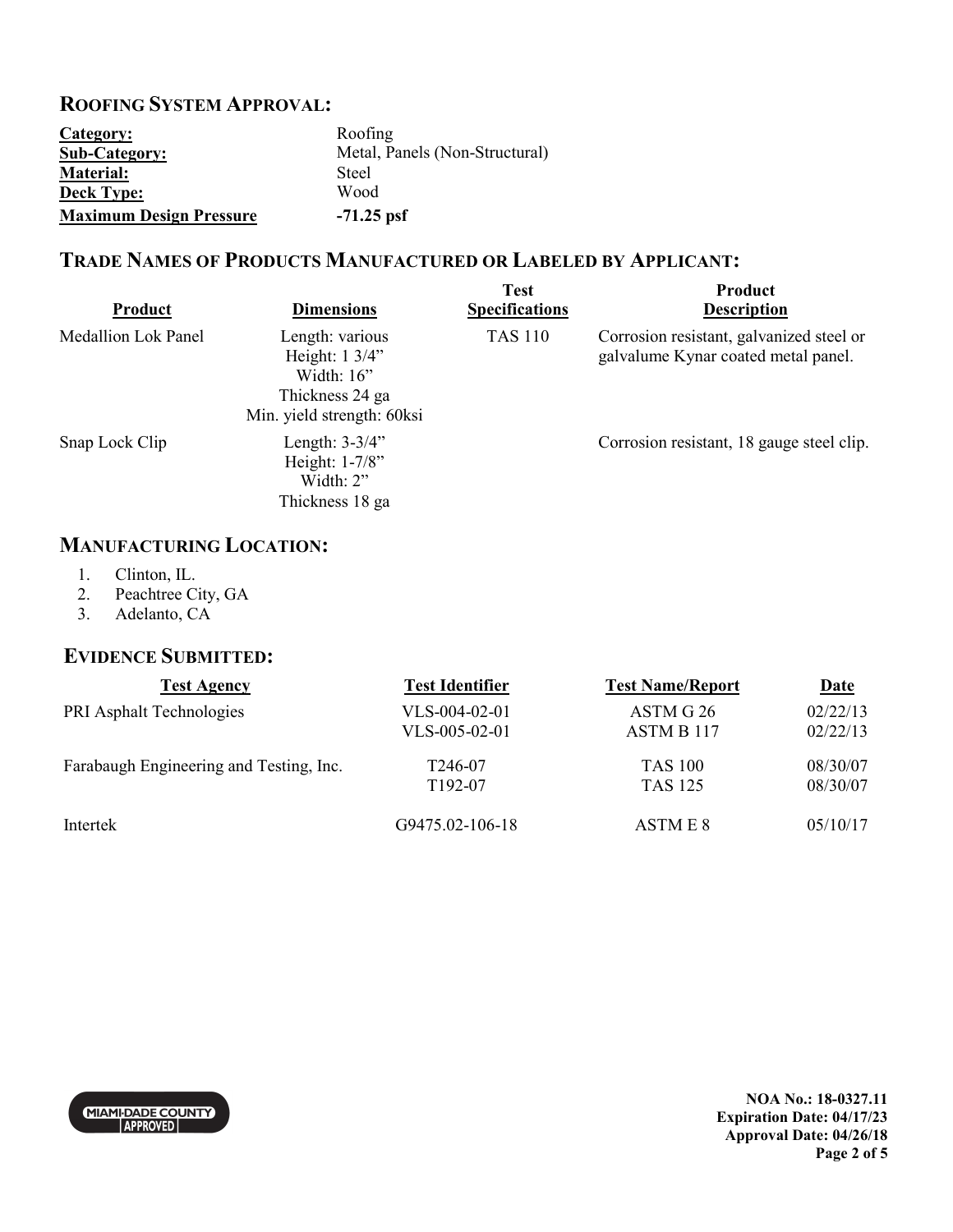#### **APPROVED ASSEMBLIES:**

| System:                                        | Medallion Lok Panel 24 gauge 16" wide                                                                                                                                                                                                                                                                                                                                           |
|------------------------------------------------|---------------------------------------------------------------------------------------------------------------------------------------------------------------------------------------------------------------------------------------------------------------------------------------------------------------------------------------------------------------------------------|
| <b>Deck Type:</b>                              | Wood, Non-insulated                                                                                                                                                                                                                                                                                                                                                             |
| <b>Deck Description:</b>                       | New Construction $\frac{19}{32}$ " or greater plywood or wood plank.                                                                                                                                                                                                                                                                                                            |
| <b>Slope Range:</b>                            | $2"$ : 12" or greater                                                                                                                                                                                                                                                                                                                                                           |
| <b>Maximum Uplift</b><br>Pressure:             | <b>See Table A below</b>                                                                                                                                                                                                                                                                                                                                                        |
| <b>Deck Attachment:</b>                        | In accordance with applicable Building Code, but in no case shall it be less than 8d annular<br>ring shank nails spaced 6" o.c. In reroofing, where the deck is less than $\frac{19}{32}$ " thick<br>(Minimum $15/32$ ) The above attachment method must be in addition to existing attachment.                                                                                 |
| <b>Underlayment:</b>                           | Minimum underlayment shall be an ASTM D 226 Type II installed with a minimum 4"<br>side-lap and 6" end-laps. Underlayment shall be fastened with corrosion resistant tin-caps<br>and 12 gauge 1 1/4" annular ring-shank nails, spaced 6" o.c. at all laps and two staggered<br>rows 12" o.c. in the field of the roll or any approved underlayment having a current NOA.        |
| <b>Fire Barrier Board:</b>                     | Any approved fire barrier having a current NOA. Refer to a current fire directory listing for<br>fire ratings of this roofing system assembly as well as the location of the fire barrier within<br>the assembly. See Limitation $# 1$ .                                                                                                                                        |
| <b>Valleys:</b>                                | Valley construction shall be in compliance with Roofing Application Standard RAS 133<br>and with the current published installation instructions and details in McElroy Metal's<br><b>Installation Manual.</b>                                                                                                                                                                  |
| <b>Metal Panels and</b><br><b>Accessories:</b> | Install the "Medallion Lok Panel" panels including flashing penetrations, valleys, end laps<br>and accessories in compliance "DMC Association of Regional Manufacturers" current,<br>published installation instructions and in compliance with the minimum requirements<br>detailed in Roofing Application Standard RAS 133.                                                   |
|                                                | Panels shall be secured along the male rib with approved clips and two corrosion resistant<br>#10-12 A-Point fasteners of sufficient length to penetrate through the sheathing a minimum<br>of $\frac{3}{16}$ ". The panel clips were placed at a spacing listed in Table A below starting 3" from<br>panel end. The female rib of panel is snapped over the male rib of panel. |
|                                                |                                                                                                                                                                                                                                                                                                                                                                                 |

| <b>TABLE A</b>                  |             |                                   |
|---------------------------------|-------------|-----------------------------------|
| <b>MAXIMUM DESIGN PRESSURES</b> |             |                                   |
| <b>Roof Areas</b>               | Field       | Perimeter and Corner <sup>1</sup> |
| <b>Maximum Design Pressures</b> | $-54.25psf$ | $-71.25psf$                       |
| <b>Maximum Clip Spacing</b>     | $36"$ o.c.  | $12"$ o.c.                        |

**1. Extrapolation shall not be allowed**

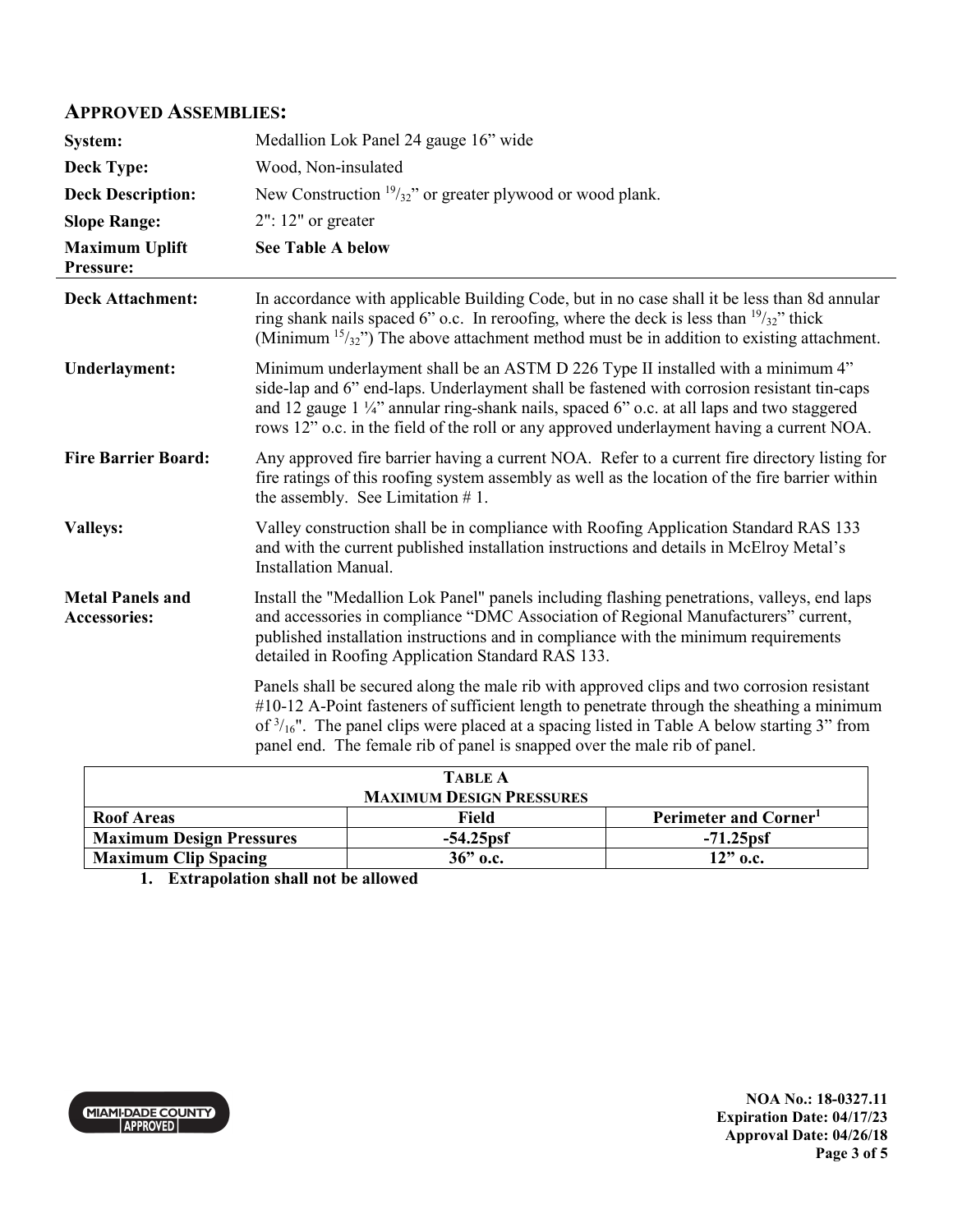## **LIMITATIONS**

- **1.** Fire classification is not part of this acceptance; refer to a current Approved Roofing Materials Directory for fire ratings of this product.
- **2.** The maximum designed pressure listed herein shall be applicable to all roof pressure zones (i.e. field, perimeters, and corners). Neither rational analysis, nor extrapolation shall be permitted for enhanced fastening at enhanced pressure zones (i.e. perimeters, extended corners and corners).
- **3.** Panels may be rolls formed in continuous lengths from eave to ridge. Maximum lengths shall be as described in Roofing Application Standard RAS 133
- **4.** All panels shall be permanently labeled with the manufacturer's name and/or logo, and the following statement: "Miami-Dade County Product Control Approved" **or** with the Miami-Dade County Product Control Seal as seen below. All clips shall be permanently labeled with the manufacturer's name and/or logo, and/or model.



**5.** All products listed herein shall have a quality assurance audit in accordance with the Florida Building Code and Rule 61G20-3 of the Florida Administrative Code.